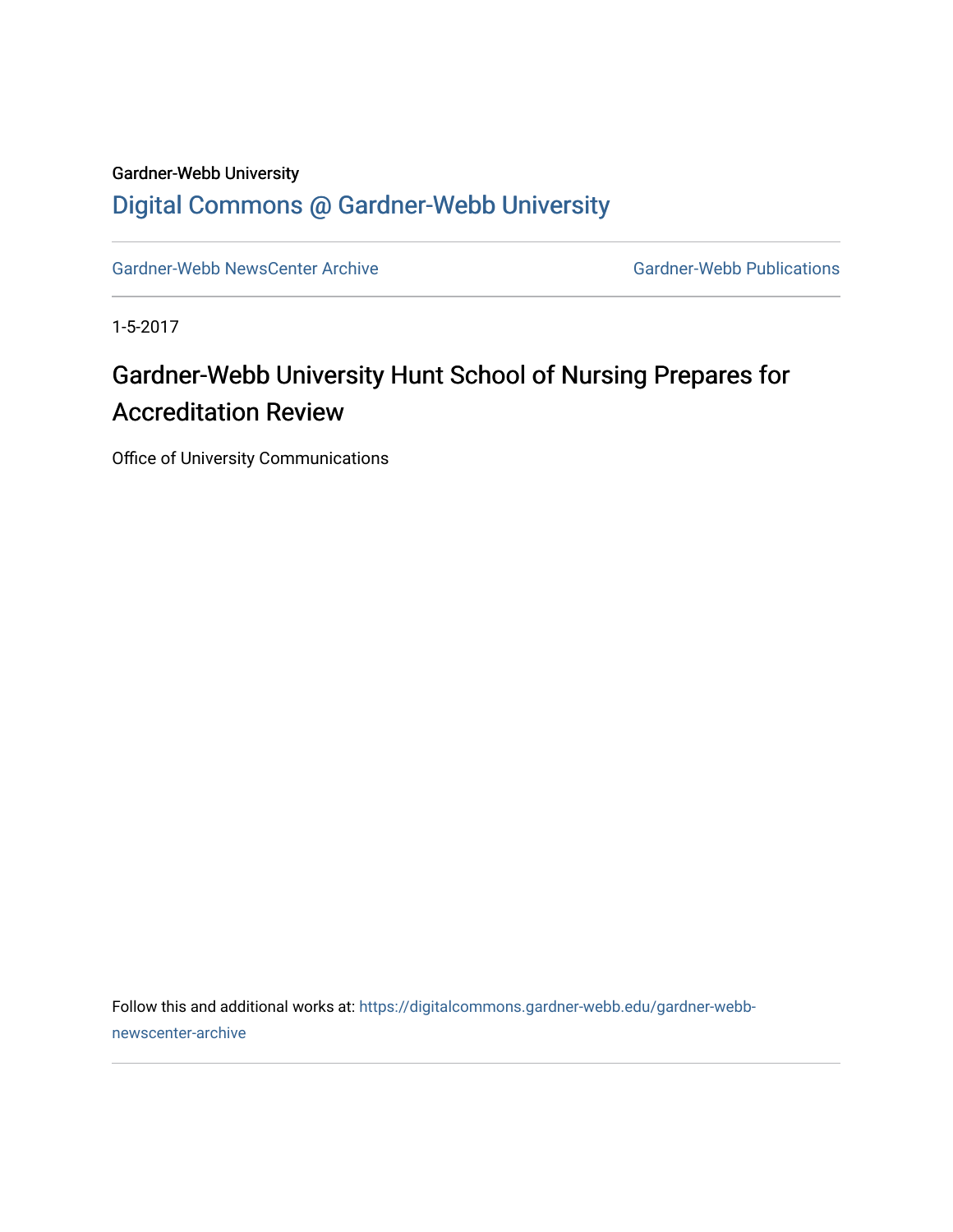## **Gardner-Webb University Hunt School of Nursing Prepares for Accreditation Review**

**webpublish.gardner-webb.edu**[/newscenter/gardner-webb-university-hunt-school-of-nursing-prepares-for](https://webpublish.gardner-webb.edu/newscenter/gardner-webb-university-hunt-school-of-nursing-prepares-for-accreditation-review/)accreditation-review/

Office of University **Communications** 

January 5, 2017

*Site Visit from Accreditation Commission for Education in Nursing (ACEN) Team Set for Feb. 8*

BOILING SPRINGS, N.C. – The Gardner-Webb University Hunt School of Nursing will host a site review team for continuing accreditation of its Doctor of Nursing Practice (DNP) program by the Accreditation Commission for Education in Nursing (ACEN).

A public meeting will be held at GWU's College of Health Sciences (315 W. College Ave., Boiling Springs, N.C.) on Wednesday, Feb. 8, at 2:15 p.m. in Room 259.

In addition, the ACEN is inviting members of the community to submit written comments relating to the Gardner-Webb University DNP program to Dr. Marsal Stoll, ACEN Chief Executive Officer (3343 Peachtree Road NE, Suite 850; Atlanta, GA 30326) or via email at mstoll@acenursing.org. All written comments should be received by the ACEN by Jan. 31.

The Hunt School of Nursing provides excellent, high-quality, student-centered programs based on current national competencies of nursing practice. The diverse student population is taught to meet the global health care needs of individuals, groups and communities. Each nursing faculty member models holistic nursing practice, Christian principles, critical thinking, and professionalism. Students learn in a Christ-centered, stateof-the-art environment that includes opportunities to participate in interprofessional as well as international practice.

Additional information about the Hunt School of Nursing and the upcoming accreditation site visit is available at Gardner-Webb.edu/ACEN.

*The post-master's Doctor of Nursing Practice (DNP) Program at Gardner-Webb University is a 36-credit-hour program that addresses the foundational competencies for all advanced nursing practice leadership roles.*

*Coursework is presented in an executive format including 20-23 clock hours per course on campus in Boiling Springs, N.C., each semester for student/faculty collaboration and presentations, clarification of theoretical content, and course requirements. The remainder of the semester includes online lectures, presentations, writing assignments,*